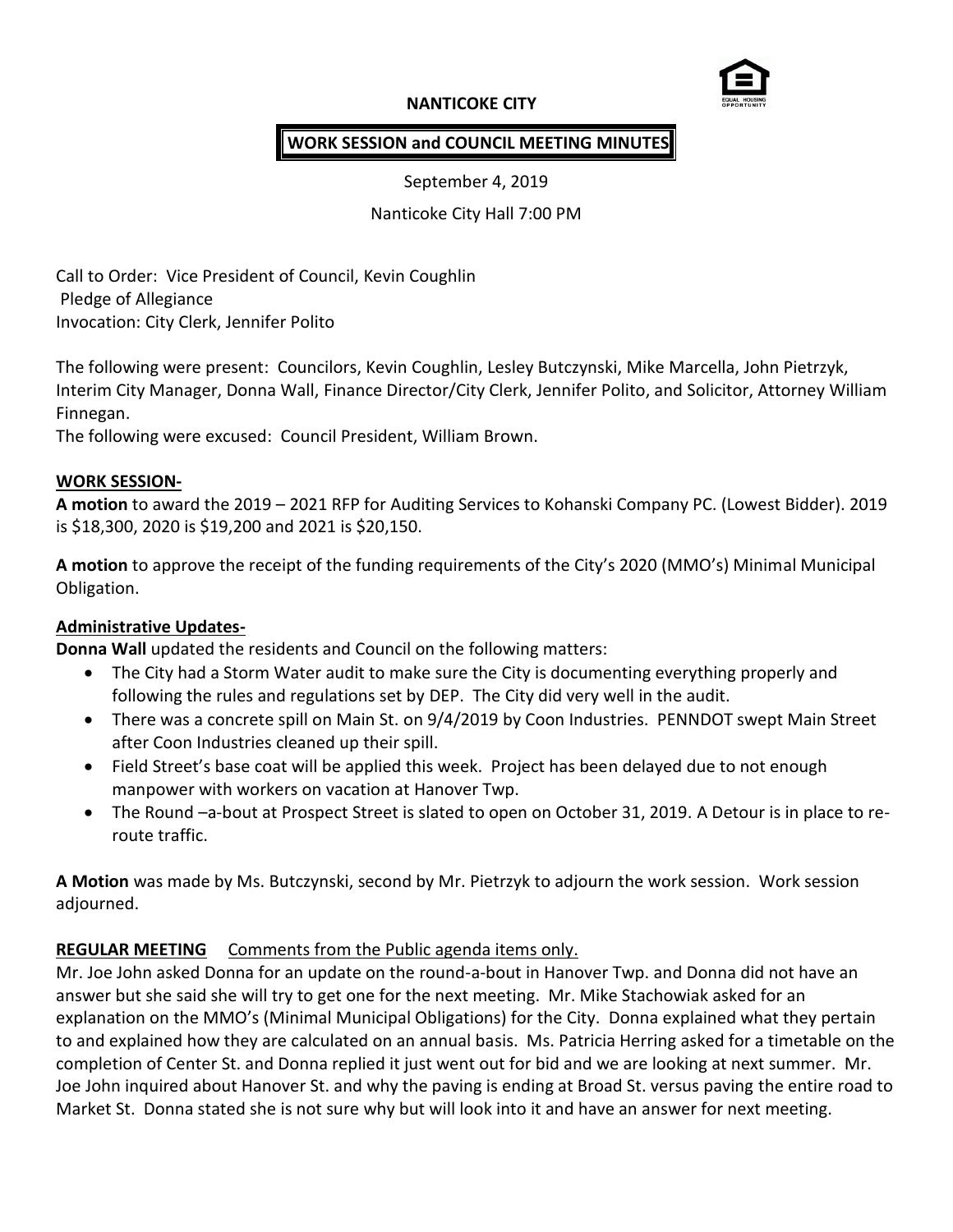Mr. Larry Beck brought to Council's attention that the prohibited truck traffic on Kosciuszko St. is not being obeyed by the trucking companies and a Trucker already took out a light pole. Mr. Ronald Knapp asked if there are signs saying "Local Traffic Only" to let the truckers know not to enter down the street. Donna Wall replied yes and said they are using Kosciuszko St. because the South Valley Parkway is closed. Mr. Knapp asked if WVSA has delivered the signs stating "No Littering" and Donna replied they did not come from WVSA but she has them in her office waiting for the DPW Department to have time to set them up along town.

### **Old Business**

**None**

## **New Business**

**A Motion** to approve the August 21, 2019 minutes was made by Mr. Pietrzyk, second Mr. Marcella. Motion carried. Councilor Butczynski abstained.

**A Motion** to approve payment of the bills in the amount of \$321,729.63 (Payroll \$96,749.49 and Payables \$224,980.14) was made by Mr. Marcella, second by Ms. Butczynski. Motion Carried.

**A Motion** to award the 2019 – 2021 RFP for Auditing Services to Kohanski Company PC. (Lowest Bidder). 2019 is \$18,300, 2020 is \$19,200 and 2021 is \$20,150) was made by Mr. Pietrzyk, second by Mr. Marcella. Motion carried.

**A Motion** to approve the receipt of the funding requirements of the City's 2020 (MMO's) Minimal Municipal Obligation was made by Ms. Butczynski, second Mr. Marcella. Motion carried.

# **COMMENTS FROM THE PUBLIC –**

**Ms. Julianna Zarzycki** expressed her negative feelings about the work being done at the warehouse sites in Hanover Twp. She said it is a major inconvenience because her patio is covered with dirt, she cannot open her windows because of the dirt, and she cannot hang out her laundry. She also stated the workers broke a water pipe and their section of town had dirty water. She asked who is watching over these people to make sure things like that do not happen. Donna stated Nanticoke has nothing to do with this project. Julianna also asked about if our Firemen are covering in Plymouth, who is paying the City back for that time. Vice President Coughlin responded an agreement is currently being negotiated by the City and Plymouth. She had a concern about how our fire trucks will get over our bridge with all the traffic there and a member of our fire company, Chet Prymowicz, stated they will have no issues. There are sensors on the trucks that stop the traffic by turning the lights red so they can get over the bridge. Attorney Finnegan stated an Intergovernmental Government Agreement is being drafted by Plymouth's solicitor which he will look over to make sure all his issues are addressed and resolved, an ordinance will be passed to approve the agreement and 4 Municipalities will have their own sections on what area they will be covering. Mr. Telencho stated a vote was already made for Nanticoke to cover their area. He asked "how with no agreement"? Former Mayor Bushko asked why we are waiting for a draft and why is Nanticoke not involved in preparing the agreement. Attorney Finnegan replied their solicitor will draft the agreement and the he will go through it and raise any questions that he may have and he has a few already. Attorney Finnegan stated the City will not sign the agreement if there are any unresolved issues.

**Mr. John Telencho** inquired about an ad in the paper to hire Mitchell Trucking to move the bins for \$250.00. He wanted to know why we are wasting more money on these bins. Donna Wall said there was no ad in the paper, Mr. Mitchell heard we needed to move the bins and dropped off a proposal. We have not hired him as of right now Donna replied. Mr. Telencho asked where are the bins being moved to and is it free? Donna said we have 2 options, either Swithers or possibly the old K&M School. Both options are at no cost, Donna replied. Mr. Cardinelli suggested the City to buy a metal shed and install it on the City's property on Lower Broadway and to store the bins there. Mr. Stachowiak asked who from the City signed a lease and Donna